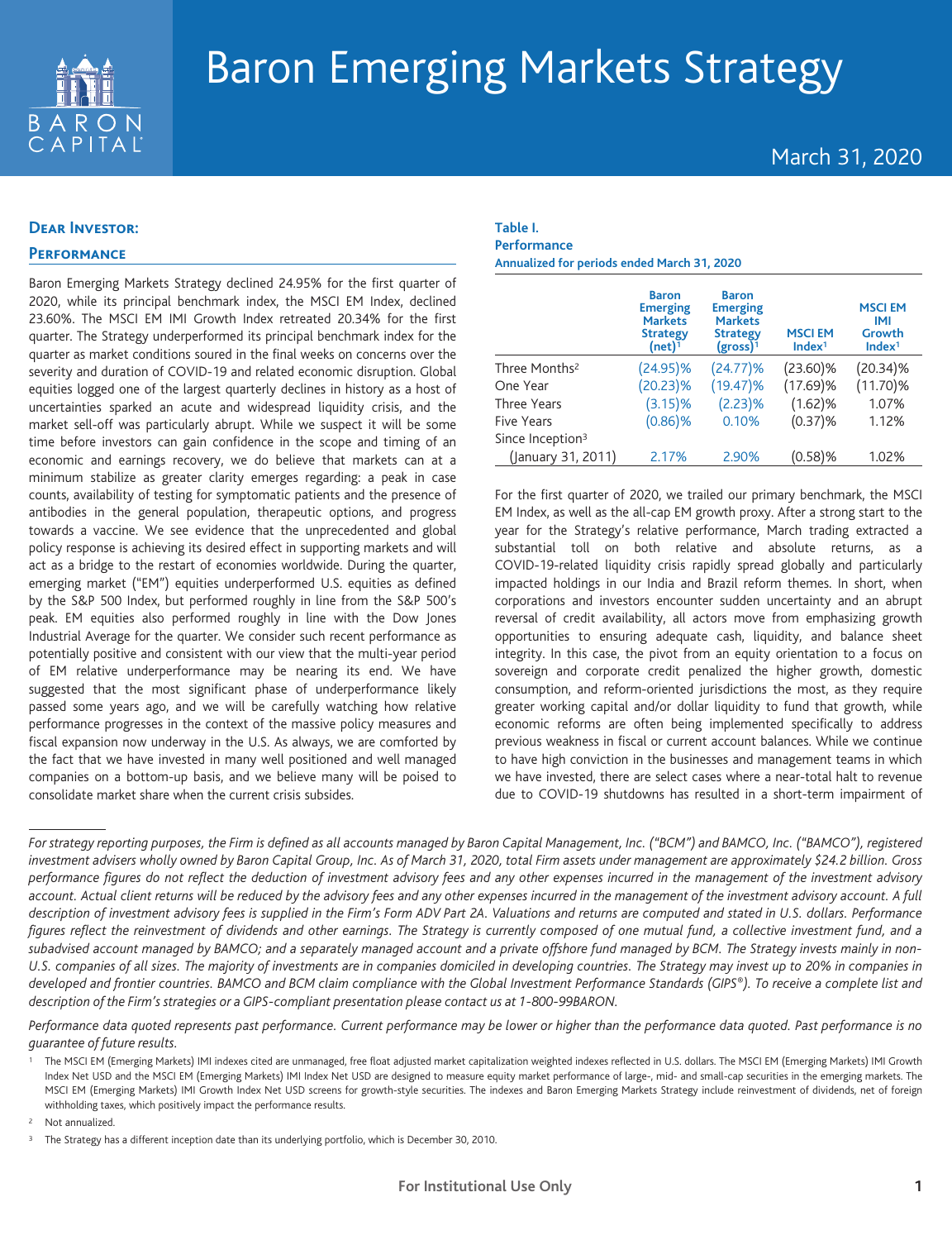value. While all portfolio managers have faced this challenge, within our portfolios, airline and education services holdings have been the principal source of underperformance from a sector or sub-industry perspective. Specifically, during the quarter, poor stock selection in Industrials, driven by airline holdings **Azul S.A.**, **Copa Holdings, S.A.**, and **Wizz Air Holdings Plc**, detracted the most from relative performance. In addition**,** an underweight position in the Communication Services sector led to poor allocation effect here, while the COVID-19 shutdown led to a disappointing outlook for **Cogna Educacao SA**, a Brazilian education provider, which resulted in adverse stock selection effect in the Consumer Discretionary sector. Offsetting a portion of the above, a substantial overweight position in the Health Care sector, led by our China value-added holdings **Zai Lab Limited** and **Shenzhen Mindray Bio-Medical Electronics Co., Ltd.**, as well as strong stock selection effect and an overweight position in Information Technology, led by China cloud software and data center holdings **GDS Holdings Limited**, **Glodon Company Limited**, and **Kingdee International Software Group Co. Ltd**., contributed solid relative outperformance during the quarter. From a country perspective for the first quarter, China was the standout performer, which was more than offset by an overweight position as well as poor selection effect in Brazil.

#### **Table II.**

**Top contributors to performance for the quarter ended March 31, 2020**

|                                                    | Percent<br>Impact |
|----------------------------------------------------|-------------------|
| Zai Lab Limited                                    | 0.24%             |
| Shenzhen Mindray Bio-Medical Electronics Co., Ltd. | 0.23              |
| Tencent Holdings Limited                           | 0.22              |
| <b>GDS Holdings Limited</b>                        | 0.19              |
| Kingdee International Software Group Co. Ltd.      | 0.18              |

**Zai Lab Limited** is a China-based biotechnology company in-licensing drugs from developed countries to bring to the Chinese health care market that is still massively underdeveloped. Shares contributed to performance as Zai has benefitted from its transition to a commercial stage company with both Zejula and Optune launched or launching in cancer indications, and from increased investor awareness of the future potential of a Chinese health care/biotechnology market.

Shares of **Shenzhen Mindray Bio-Medical Electronics Co., Ltd.**, a leading medical device manufacturer of patient monitoring systems, ventilators, invitro diagnostics, and ultrasounds in China, rose in the quarter as the spread of COVID-19 created significant demand for Mindray's products. The company is well positioned to benefit from the growing global demand for medical equipment, and we believe Mindray can sustain 20% to 25% earnings growth over the next few years as it continues to expand its product offering and gain market share from smaller competitors.

**Tencent Holdings Limited** operates the leading social network and messaging platforms (QQ, WeChat), the largest online entertainment and media business, and the largest online PC and mobile gaming business in China. Shares rose this quarter on strong fourth quarter financial results and the potential increase in user activity on its platforms during the COVID-19 pandemic. In the long term, we believe Tencent can grow each of its large business segments for years to come given its track record of execution, scale, and unique and diversified online assets.

**GDS Holdings Limited** is a leading Chinese data center operator within Tier 1 cities. Shares increased on robust quarterly results and full-year outlook, accelerating bookings growth, continued strong cloud growth from its core customers, and several M&A opportunities to augment growth. We retain conviction in GDS due to durable secular tailwinds in cloud adoption (early innings in China), increased visibility of growth/funding, and its status as a provider of choice to China's leading technology companies.

**Kingdee International Software Group Co. Ltd.** is a leading enterprise resource planning ("ERP") software company in China with an emphasis on the small/medium enterprise sector. Shares appreciated during the quarter as COSMIC Cloud, a key growth product for large clients, performed better than investors expected. Overall demand for Kingdee's ERP services remained resilient and margin outlook remained positive despite the COVID-19-related market disruption. We remain confident in Kingdee's ability to excel in the vastly underpenetrated enterprise software market.

#### **Table III.**

#### **Top detractors from performance for the quarter ended March 31, 2020**

|                                    | <b>Percent</b><br><b>Impact</b> |
|------------------------------------|---------------------------------|
| Azul S.A.                          | $-1.23%$                        |
| Cogna Educacao SA                  | $-1.19$                         |
| Petroleo Brasileiro S.A. Petrobras | $-1.15$                         |
| Bajaj Finance Limited              | $-0.85$                         |
| Sberbank of Russia PISC            | $-0.75$                         |

**Azul S.A.** is one of the leading airlines in Brazil. Shares declined sharply due to the COVID-19 pandemic, with airlines in Brazil grounding up to 90% of flights. We think the company has enough liquidity to weather this storm and believe Azul's competitive advantages, such as its leading market position on many destinations and limited-to-no competition for 72% of its routes will drive above industry margins and returns during the recovery period.

**Cogna Educacao SA** is the leading post-secondary company in Brazil offering on-site and distance learning programs for higher education as well as a smaller K-12 program. It has been a leader in its business with high Ministry of Education quality metrics for many years. However, the stock declined sharply after the company had to shut down its campuses due to the COVID-19 pandemic. We are in the process of re-assessing our position and Cogna's ability to withstand the disruption.

**Petroleo Brasileiro S.A. Petrobras**, one of the largest integrated oil & gas companies in the world focused on developing deep-water oil fields in offshore Brazil, detracted in the quarter. Shares declined due to the collapse in oil prices driven by to the COVID-19 pandemic's negative impact on demand. Further weighing on the stock were concerns over Russia's decision to ramp oil supply into a declining demand environment. We sold our position in the company due to supply/demand uncertainty in the current environment.

Shares of **Bajaj Finance Limited**, a leading non-bank financial company in India, detracted from performance in the quarter. Shares declined over concerns of a broad market slowdown and the expected negative impact on the company's near-term growth outlook. We think Bajaj is well positioned to benefit from the growing demand for consumer financial services, and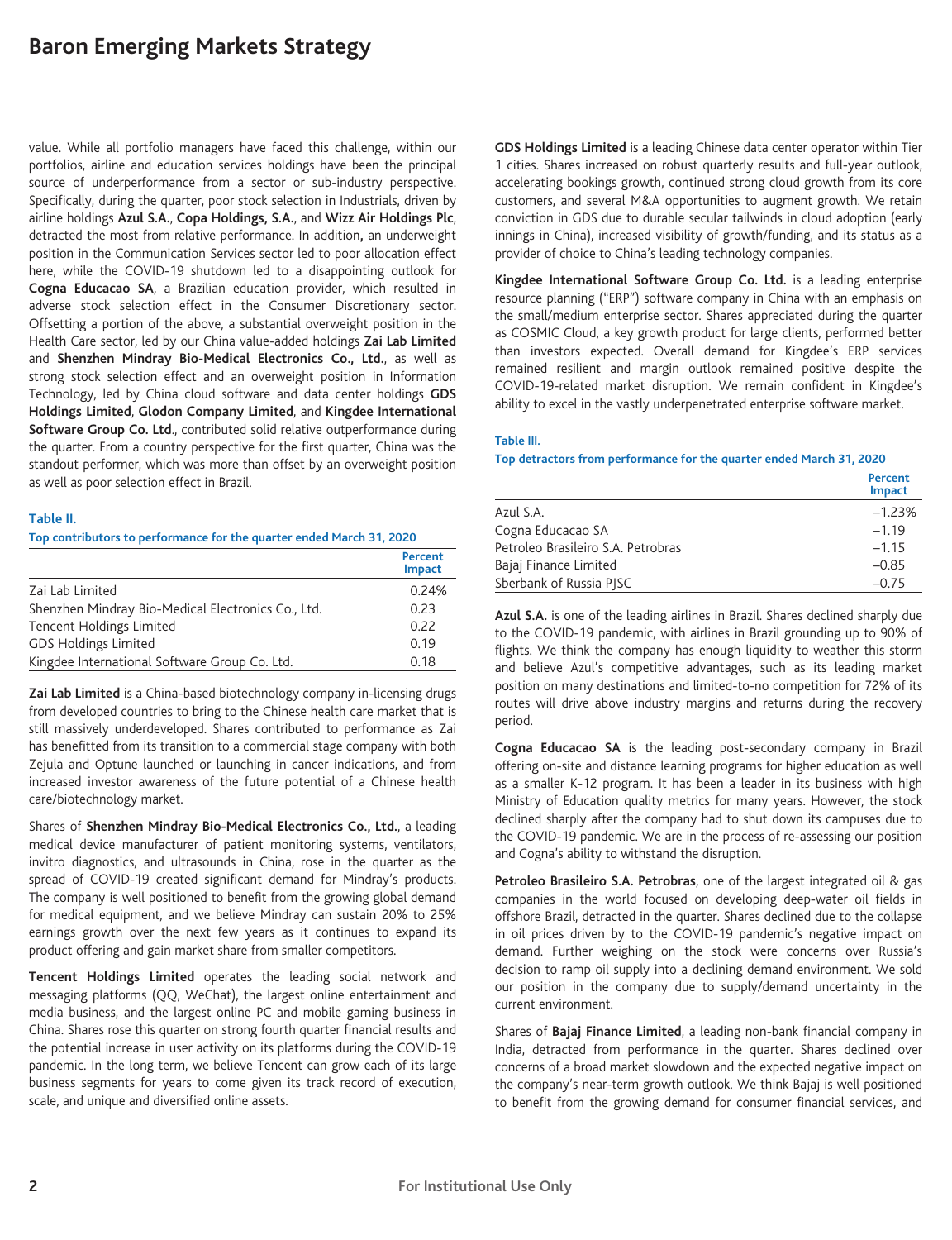we retain conviction in the company due to its best-in-class management team, robust long-term growth outlook, and conservative risk management frameworks. We believe Bajaj's earnings can compound at 25% to 30% CAGR over the next three to five years.

**Sberbank of Russia PJSC** is the largest bank in Russia with operations in Central Europe and other former Soviet Union countries. Shares declined in part due to Russia's decision to withdraw from the OPEC+ agreement, which led to a significant decline in the price of oil and a large devaluation in the currency. Concerns over rising loan defaults and declining demand for banking services due to the COVID-19 pandemic also pressured share prices. We believe Sberbank's strong balance sheet and liability franchise should allow it to withstand these temporary shocks.

#### **PORTFOLIO STRUCTURE**

#### **Table IV.**

#### **Top 10 holdings as of March 31, 2020**

|                                                  | <b>Percent of</b><br><b>Net Assets</b> |
|--------------------------------------------------|----------------------------------------|
| Alibaba Group Holding Limited                    | 6.8%                                   |
| Tencent Holdings Limited                         | 4.9                                    |
| Taiwan Semiconductor Manufacturing Company Ltd.  | 3.9                                    |
| Samsung Electronics Co., Ltd.                    | 3.6                                    |
| Zai Lab Limited                                  | 2.2                                    |
| China Conch Venture Holdings Ltd.                | 2.2                                    |
| <b>GDS Holdings Limited</b>                      | 2.2                                    |
| Reliance Industries Limited                      | 1.9                                    |
| Ping An Insurance (Group) Company of China, Ltd. | 1.8                                    |
| Sberbank of Russia PISC                          | 1.5                                    |
|                                                  |                                        |

### **Exposure by Country**

#### **Table V.**

#### **Percentage of securities by country as of March 31, 2020**

|                      | <b>Percent of</b><br><b>Net Assets</b> |
|----------------------|----------------------------------------|
| China                | 44.5%                                  |
| India                | 17.6                                   |
| <b>Brazil</b>        | 7.1                                    |
| Taiwan               | 5.8                                    |
| Korea                | 5.4                                    |
| Mexico               | 4.0                                    |
| Russia               | 3.1                                    |
| Philippines          | 1.9                                    |
| South Africa         | 1.5                                    |
| Hong Kong            | 1.3                                    |
| Argentina            | 1.2                                    |
| Indonesia            | 1.0                                    |
| Japan                | 0.9                                    |
| Panama               | 0.8                                    |
| Thailand             | 0.8                                    |
| United Arab Emirates | 0.7                                    |
| Hungary              | 0.6                                    |
| Norway               | 0.4                                    |

*Exposure by Market Cap:* The Strategy may invest in companies of any market capitalization, and we have generally been broadly diversified across

large-, mid-, and small-cap companies, as we believe developing world companies of all sizes can exhibit attractive growth potential. At the end of the first quarter of 2020, the Strategy's median market cap was \$8.9 billion, and we were invested 84.4% in large- and giant-cap companies, 12.3% in mid-cap companies, and 1.7% in small- and micro-cap companies as defined by Morningstar, with the remainder in cash and private securities.

#### **Recent Activity**

During a quarter of extreme volatility, we added several new positions, mostly comprising companies we have researched over a long period of time and are related to existing themes. After material price corrections, we perceived a considerable buying opportunity. During the quarter, we initiated a position in **Galaxy Entertainment Group Limited**, a Hong Kong-listed operator of integrated casino resorts in Macau. Macau is coming off a difficult 2019, as a slowdown in Chinese economic growth due to trade tensions with the U.S. caused VIP revenue to decline significantly; 2020 had an even tougher start, as the COVID-19 outbreak has driven a near-total collapse in visitation and revenue since January. This shock presented a unique long-term buying opportunity, in our opinion. Galaxy has one of the best balance sheets in global leisure, with \$6.5 billion of net cash on hand, more than enough to weather even an extended shutdown lasting several quarters or more. Beyond 2020, we believe Macau will recover and grow steadily, as mainland Chinese visitation continues its secular growth on the back of increased Macau hotel supply and improved high-speed rail and border crossing access. In particular, we note that Galaxy's business is essentially driven by the mass segment, which has much higher profitability and less cyclicality than the VIP segment. The mass segment now accounts for over 80% of Galaxy's EBITDA and represents essentially all the company's growth. Galaxy has some of the best assets in Macau and among the best growth pipeline, with two new phases of its flagship Galaxy Macau cluster coming online in the next three years. Given the company's legacy in construction and the success of its previous developments on Cotai, we believe these additions will be highly accretive to shareholder earnings.

We also initiated a position in **Bharti Airtel Limited**, which is a dominant mobile services provider in India. While we typically shy away from more capital intensive and competitive businesses such as telecommunications & data, we view the investment in Bharti as unique because the Indian telecommunications industry is undergoing accelerated consolidation and transitioning into a quasi-duopoly. The industry's weakest player, Vodafone Idea, has reached the verge of bankruptcy amid ongoing pricing pressure and a leveraged balance sheet. We believe Bharti stands to benefit from market share gains along with government intervention that is likely to mandate a data pricing floor and several other industry relief measures. We believe mobile tariffs should double over the next four to five years in order to ensure that existing providers can both serve customers and meet financial and government obligations, which should generate meaningful upside for Bharti's shareholders.

During the quarter, we established a position in **Novatek PJSC**, after the abrupt disagreement between Russia and Saudi Arabia regarding oil production cuts sparked a major correction in the company's share price. Novatek is one of the largest and lowest cost liquified natural gas ("LNG") producers in the world. We are bullish on the long-term growth outlook for LNG as a substitute for coal, diesel, and other much more environmentally unfriendly carbon fuel sources. In particular, we expect natural gas demand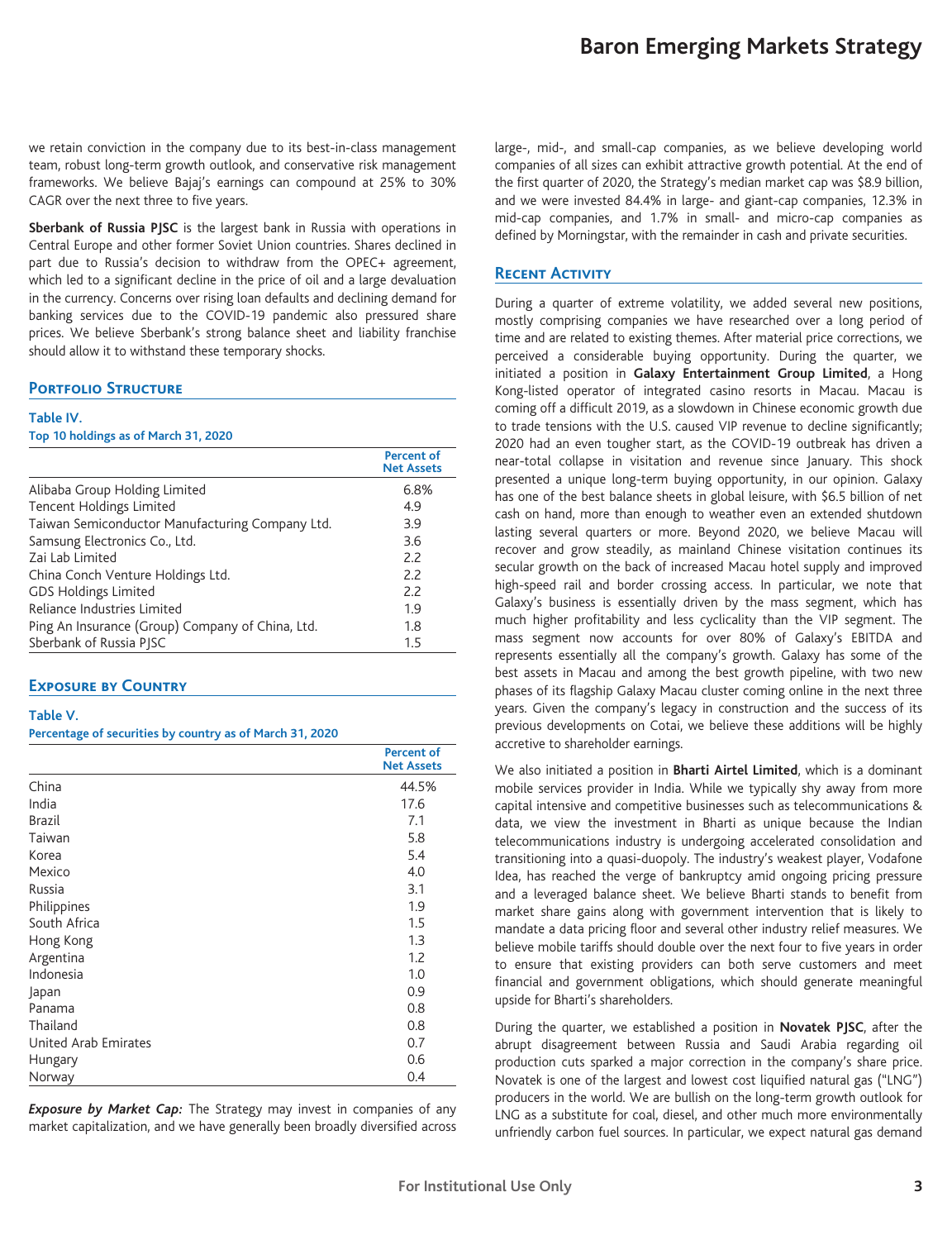to benefit from progressive environmental policies in China, India, and many emerging markets. Novatek is a well-managed and competitively advantaged company with a proven track record and proprietary technology, while its founder/CEO remains a major shareholder. Novatek has a deep pipeline of LNG export projects, which we believe remain well funded even in the current low LNG pricing environment, which should allow LNG sales to triple by 2030.

We have been following **Hindustan Unilever Limited**, the largest consumer goods businesses in India, for several years. We initiated a position during the quarter after the market offered a rare and opportunistic entry price. Hindustan Unilever has a deep and talented management team and is a best-in-class company with an established presence in India for over 100 years. The company's strong parentage (Unilever Plc) enables it to remain at the forefront of product innovation while its economies of scale and near ubiquitous pan-India distribution delivers quality products at affordable prices. The company continues to gain market share from smaller, sub-scale competitors that have been adversely impacted by the implementation of the GST tax reform in India, and we believe it is well positioned to generate mid- to high-teens earnings growth over the next several years driven by India's favorable consumer demographics, distribution expansion, and premiumization of product portfolios.

Related to our China value-added theme, we initiated positions in **Kingsoft Corporation Ltd**. and **Hangzhou Tigermed Consulting Co., Ltd.** Kingsoft, our third China software investment, is a cloud internet services, gaming, and productivity software developer. Kingsoft Cloud and WPS Office are set to capture strong secular growth in data demand and software penetration, while WPS Office, in particular, is a 20-year old household name in productivity software with over 400 million users and currently a low level of monetization. We believe the market underappreciates Kingsoft's industry leadership and the substantially untapped software industry in China that could drive meaningful earnings growth in the coming years. Hangzhou Tigermed is a provider of clinical trial and research services for global and domestic pharmaceutical and related firms. The company has earned consistent market share expansion via strong performance and additional capabilities, and we believe Hangzhou Tigermed's domestic opportunity is at the beginning of a long runway as China's early-stage biotechnology development is now exploding from a small base.

As always, changes in perceived longer-term fundamentals, emerging government or regulatory challenges, or disappointing capital allocation and/or corporate governance cause us to reassess certain holdings. During the first quarter, we exited **Momo Inc.**, **Petroleo Brasileiro S.A. Petrobras**, **Taiwan Mobile Co., Ltd.**, **CNOOC Limited**, **Bangkok Bank Public Co. Ltd.**, and **Pepkor Holdings Limited** in favor of what we perceived as superior opportunities.

#### **Outlook**

In our year end 2019 letter, we suggested that EM and international equities were likely entering a period of enhanced earnings recovery, as global policymakers had pledged to remain accommodative, while the trade compromise among the U.S. and China suggested an acceleration in global trade and economic conditions. Further, we believed that such improving conditions, as well as a de facto commitment by China to not allow further RMB depreciation as part of the trade compromise, would likely mark the beginning of a reversal of the material capital outflows from EM assets that

had occurred in recent years and that had been exacerbated by U.S. foreign policy aggression.

By and large, the year began on solid footing for global equities, as markets looked through the U.S. airstrike that killed Qassem Soleimani and remained stable when confronting the initial COVID-19 outbreak in Wuhan, China. While EM equities, led by China, began to lag as details of the virus and the measures taken to combat it became evident, global investors largely remained of the view that virus-related disruption would not likely be orders of magnitude greater than the several previous epidemics encountered over the past 30 years, and that the likely near-term earnings impact would be transitory and not materially impair longer-term asset and equity values. In the last week of February, it became clear that Italy and other European countries were encountering a parabolic rise in cases, and a global crisis and associated market panic were underway within days.

In our view, this economic and market shock is different from any that any current investor has experienced and in many ways is unprecedented. Bear markets generally occur when, after an extended period of prosperity and credit expansion, asset price, consumer or commodity inflation requires central bankers to act to tighten credit conditions. If managed well, this will slow credit and economic growth and trigger a stock market correction, but if credit tightens too much, it will provoke a credit contraction/liquidity crisis, an economic recession, and an equity bear market. This type of recession sends advance warning signals and results in weak corporate revenue and a contraction in earnings, but not a near total loss of revenue generation. In this case, an exogenous shock has provoked a complete economic halt, albeit temporary, which in turn has precipitated an acute global liquidity crisis. In a matter of a couple weeks, global credit markets turned dysfunctional, and a breakdown of traditional correlations forced leveraged investment pools to de-lever and sell into an illiquid market. The good news here is that global policymakers, and particularly the U.S. Federal Reserve, have responded with unprecedented speed and force. If the U.S. credit markets were the epicenter of the liquidity crisis at its recent peak, the relatively quick recovery of those markets and return to smoother functioning is a positive forward-looking signal, suggesting the liquidity strains are likely abating and equities can at a minimum stabilize. We believe the global policy support is currently playing defense, but as we gain clarity on the peak in cases worldwide, adequate testing capacity, antibody presence in the general population, and potential therapeutics and vaccines, we believe the policy stimulus in the pipeline can begin to play offense. Finally, we recognize how uncertain the world has become on many fronts, but forced selling, deleveraging, fear, and bearishness have all reached extreme levels. The fact that this crisis has no direct analogue suggests that we are also not likely to know when the market has substantially fully priced in the disruption and damage to earnings and/or balance sheets, and we must also consider that the global economy is likely to "turn back on" only several weeks from now, when balancing health, mortality, and economic risks will become more nuanced.

Turning to EM markets, while there is no shortage of commentary on the scope of the challenge the virus presents to such countries, we also believe there are several offsetting positives. First, many developing world countries, notably India, have much younger populations, suggesting the mortality risk could be materially lower. Many also have warm climates which may mute the viral spread. Second and shifting from the health challenge to financial stress, while most EM countries lack the fiscal room to maneuver that the U.S. or Germany are exercising, most are quickly